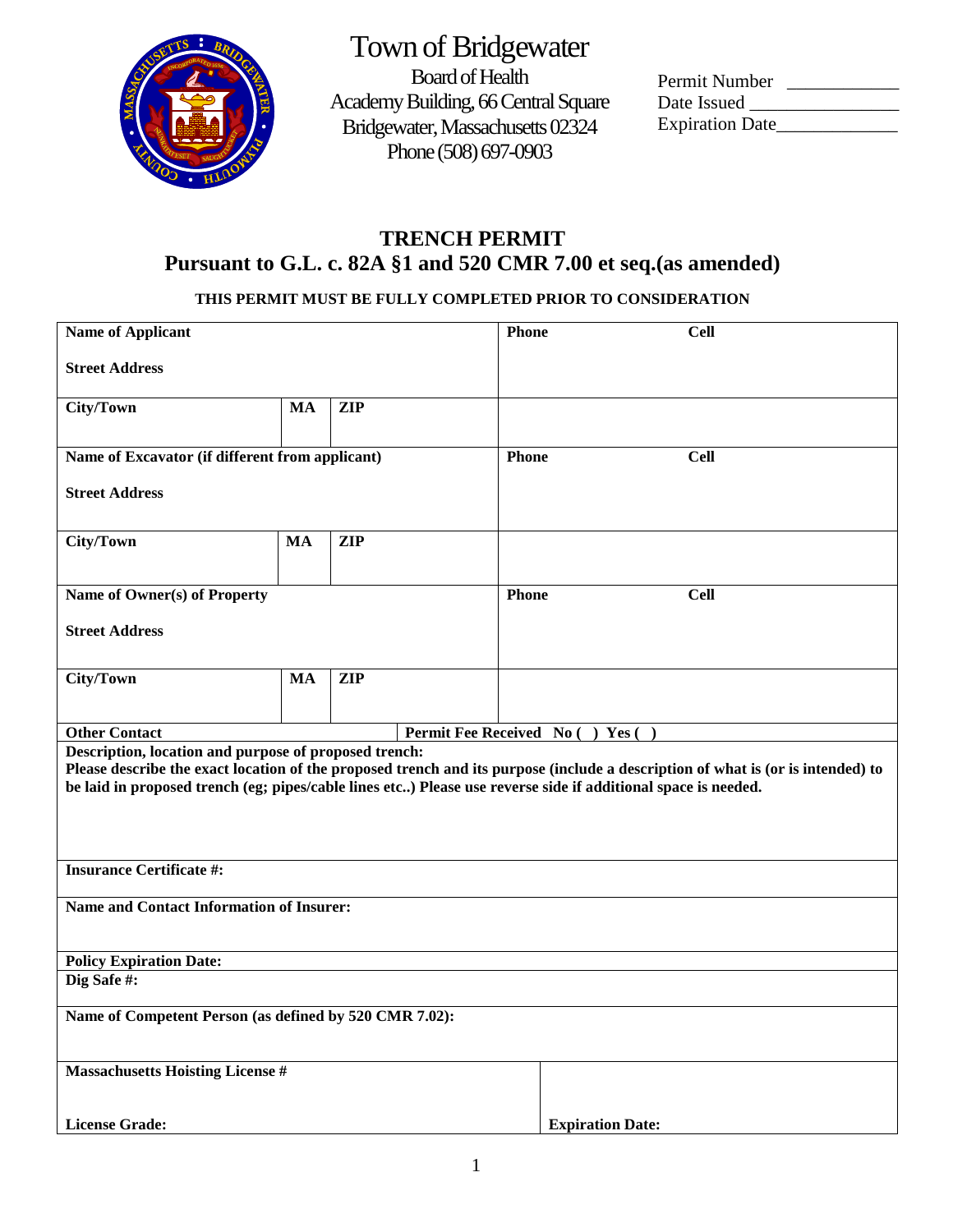**BY SIGNING THIS FORM, THE APPLICANT, OWNER, AND EXCAVATOR ALL ACKNOWLEDGE AND CERTIFY THAT THEY ARE FAMILIAR WITH, OR, BEFORE COMMENCEMENT OF THE WORK, WILL BECOME FAMILIAR WITH, ALL LAWS AND REGULATIONS APPLICABLE TO WORK PROPOSED, INCLUDING OSHA REGULATIONS, G.L. c. 82A, 520 CMR 7.00 et seq., AND ANY APPLICABLE MUNICIPAL ORDINANCES, BY-LAWS AND REGULATIONS AND THEY COVENANT AND AGREE THAT ALL WORK DONE UNDER THE PERMIT ISSUED FOR SUCH WORK WILL COMPLY THEREWITH IN ALL RESPECTS AND WITH THE CONDITIONS SET FORTH BELOW.**

**THE UNDERSIGNED OWNER AUTHORIZES THE APPLICANT TO APPLY FOR THE PERMIT AND THE EXCAVATOR TO UNDERTAKE SUCH WORK ON THE PROPERTY OF THE OWNER, AND ALSO, FOR THE DURATION OF CONSTRUCTION, AUTHORIZES PERSONS DULY APPOINTED BY THE MUNICIPALITY TO ENTER UPON THE PROPERTY TO MONITOR AND INSPECT THE WORK FOR CONFORMITY WITH THE CONDITIONS ATTACHED HERETO AND THE LAWS AND REGULATIONS GOVERING SUCH WORK.** 

**THE UNDERSIGNED APPLICANT, OWNER AND EXCAVATOR AGREE JOINTLY AND SEVERALLY TO REIMBURSE THE MUNICIPALITY FOR ANY AND ALL COSTS AND EXPENSES INCURRED BY THE MUNICIPALITY IN CONNECTION WITH THIS PERMIT AND THE WORK CONDUCTED THEREUNDER, INCLUDING BUT NOT LIMITED TO ENFORCING THE REQUIREMENTS OF STATE LAW AND CONDITIONS OF THIS PERMIT, INSPECTIONS MADE TO ASSURE COMPLIANCE THEREWITH, AND MEASURES TAKEN BY THE MUNICIPALITY TO PROTECT THE PUBLIC WHERE THE APPLICANT OWNER OR EXCAVATOR HAS FAILED TO COMPLY THEREWITH INCLUDING POLICE DETAILS AND OTHER REMEDIAL MEASURES DEEMED NECESSARY BY THE MUNICIPALITY.**

**THE UNDERSIGNED APPLICANT, OWNER AND EXCAVATOR AGREE JOINTLY AND SEVERALLY TO DEFEND, INDEMNIFY, AND HOLD HARMLESS THE MUNICIPALITY AND ALL OF ITS AGENTS AND EMPLOYEES FROM ANY AND ALL LIABILITY, CAUSES OR ACTION, COSTS, AND EXPENSES RESULTING FROM OR ARISING OUT OF ANY INJURY, DEATH, LOSS, OR DAMAGE TO ANY PERSON OR PROPERTY DURING THE WORK CONDUCTED UNDER THIS PERMIT.** 

**APPLICANT SIGNATURE** 

**\_\_\_\_\_\_\_\_\_\_\_\_\_\_\_\_\_\_\_\_\_\_\_\_\_\_\_\_\_\_\_\_\_\_\_\_\_\_ DATE \_\_\_\_\_\_\_\_\_\_\_\_\_\_\_\_\_**

**EXCAVATOR SIGNATURE (IF DIFFERENT)**

**\_\_\_\_\_\_\_\_\_\_\_\_\_\_\_\_\_\_\_\_\_\_\_\_\_\_\_\_\_\_\_\_\_\_\_\_\_\_ DATE \_\_\_\_\_\_\_\_\_\_\_\_\_\_\_\_\_**

**OWNER'S SIGNATURE (IF DIFFERENT)**

 $\bf{DATE:}$ 

| For City/Town use -- Do not write in this section |                        |  |  |
|---------------------------------------------------|------------------------|--|--|
| PERMIT APPROVED BY                                | <b>Application Fee</b> |  |  |
| PERMITTING AUTHORITY<br>Date                      |                        |  |  |
| <b>CONDITIONS OF APPROVAL</b>                     |                        |  |  |
|                                                   |                        |  |  |
|                                                   |                        |  |  |
|                                                   |                        |  |  |